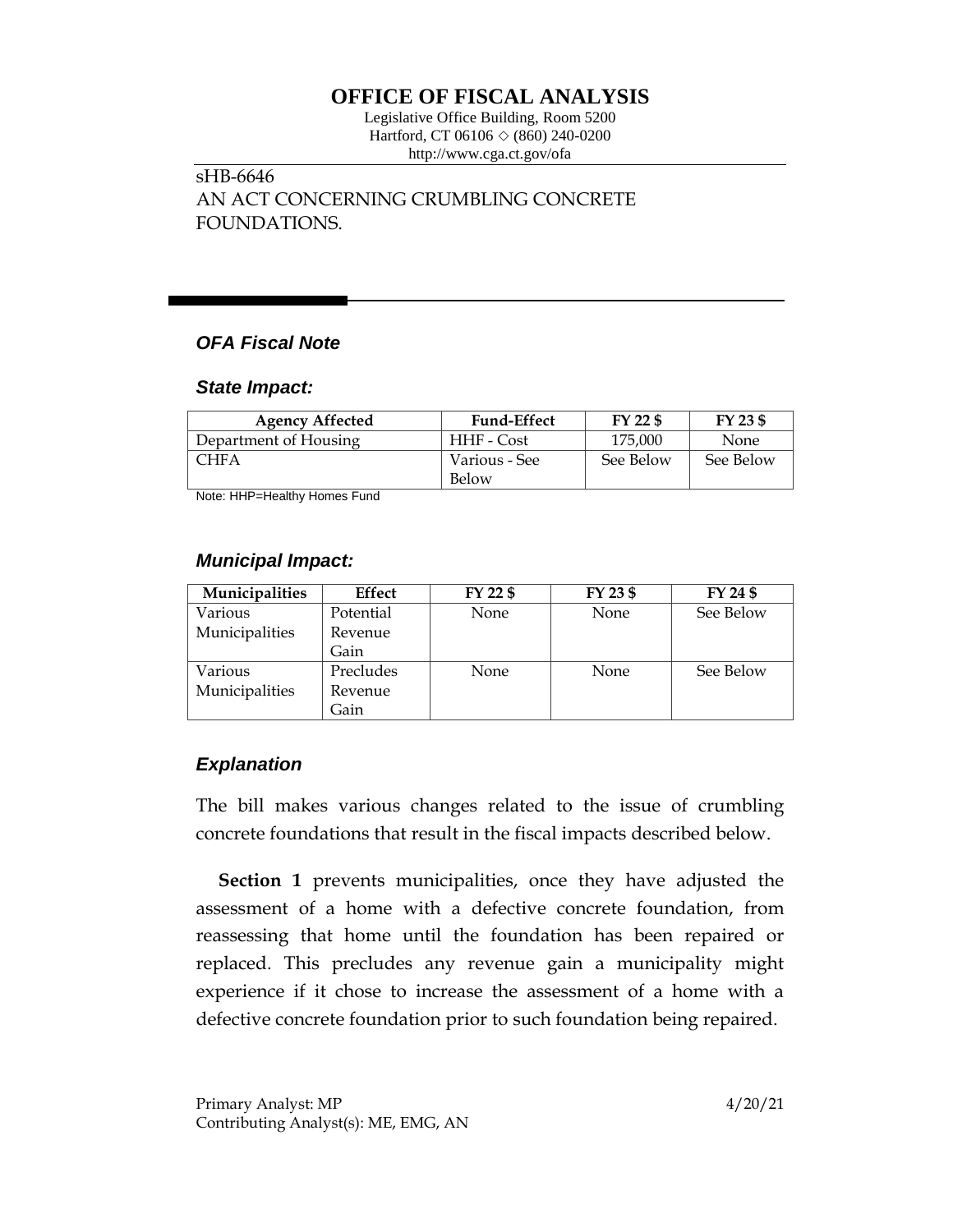**Section 2** eliminates the June 30, 2022 sunset date for the captive insurer, Connecticut Foundations Solutions Indemnity Company Inc. (CFSIC), which allows the captive to continue operating using state funding already authorized for that purpose.<sup>1</sup> As the captive spends approximately \$800,000 of its revenue annually on operating expenses, under the bill that operating cost is anticipated to continue in FY 23 and future years. 2

**Sections 3 and 4** require the State Geologist to receive certain reports and the Department of Consumer Protection (DCP), in consultation with the State Geologist, to write regulations regarding the testing of aggregates produced by quarries when producing concrete. These provisions result in no fiscal impact because DCP has the expertise to meet the requirements of the bill.

**Section 5** authorizes the Connecticut Housing Finance Authority (CHFA) to issue revenue bonds based on revenues currently directed to the Crumbling Foundations Assistance Fund from the Healthy Homes Fund. To the extent that such bonds are issued, there would be a one-time increase in funds available (through loans allowed in the bill from CHFA to the captive insurer) to the Crumbling Foundations Assistance Fund at the time bonds were sold, followed by a decrease of funds available on an annual basis until the bonds were repaid.

As an example, if the maximum \$100 million of bonds were issued for these purposes with a 20-year repayment term with level payments of \$8 million annually, the Crumbling Foundations Assistance Fund would see a \$100 million increase of funds available when sold, followed by an \$8 million annual decrease in funds available for 20 years (\$160 million total of debt repayment and foregone future

 $\overline{a}$ 

<sup>&</sup>lt;sup>1</sup> CFSIC distributes financial assistance to homeowners with foundations crumbling due to the presence of pyrrhotite using state funds deposited in the Crumbling Foundations Assistance Fund. The state has authorized \$100 million in bond funds and about 85 percent of the revenue from a \$12 annual surcharge on homeowners' insurance policies (in place through 2029) to provide such assistance.

<sup>2</sup> Under current law, the captive or its successor is expected to continue minimal operations for up to 36 months after sunset to run off accumulated liabilities, so not all FY 23 operating expenses under the bill are additional.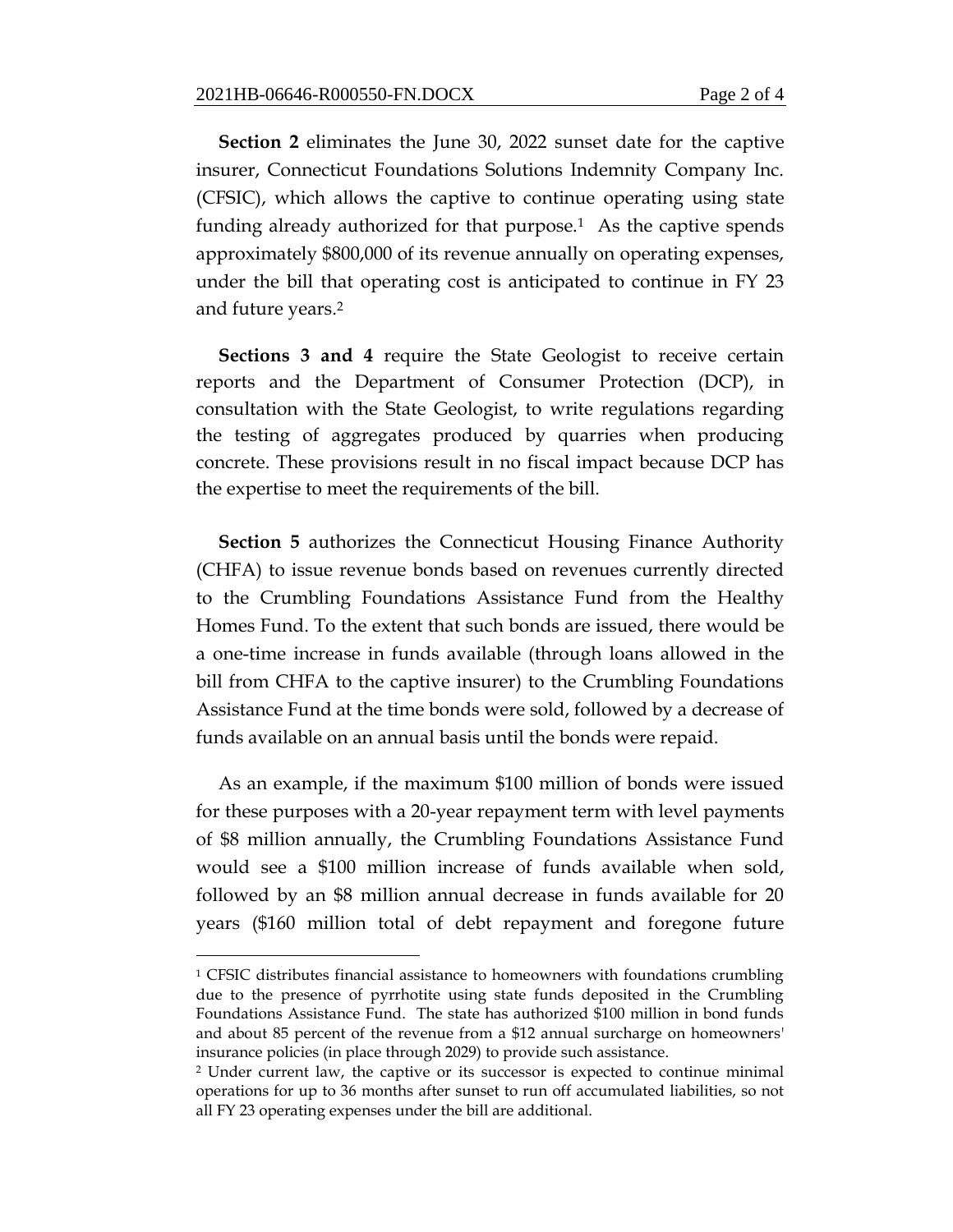revenue). Actual bond repayment terms would be subject to market rates and terms agreed upon within the bond covenant.

The bill does not specify the terms of bonds, nor require CHFA to issue the bonds at all. CHFA would bear the costs of issuing any bonds, which, as specified in the bill, could be repaid using bond proceeds. No ongoing costs are anticipated for CHFA, as it is not anticipated that CHFA would move forward with a bond issuance where expected revenues would be less than contractual debt service payments.

**Section 6** facilitates the potential loans from CHFA to CFSIC but does not otherwise result in a practical fiscal impact in FY 22 or FY 23. Technically, it prevents the funds destined for the Crumbling Foundations Assistance Fund under current law from being deposited temporarily in the Healthy Homes Fund before being transferred to the Crumbling Foundations Assistance Fund within a month. Section 6 also extends the duration of the Healthy Homes Surcharge past 2029, as further described below.

**Sections 7 and 8** result in a one-time cost to the Healthy Homes Fund of up to \$175,000 in FY 22 to provide funding for CFSIC to research and report on the extent of crumbling foundations in nonresidential buildings. This will result in less funding being available for the lead removal, remediation and abatement program under the Department of Housing (DOH) that is funded from the same account.

The bill results in a revenue gain to municipalities associated with homeowners impacted by crumbling foundations to the extent that it allows more homeowners to have their foundations remediated. Under current law, as of September 2020, at least 845 properties in at least 10 communities have had their assessments reduced due to foundation problems. This has resulted in an estimated revenue loss to those municipalities of about \$2.7 million cumulatively. The bill results in a revenue gain that would vary based on the assessments of such properties after foundation remediation. It is unknown how much of